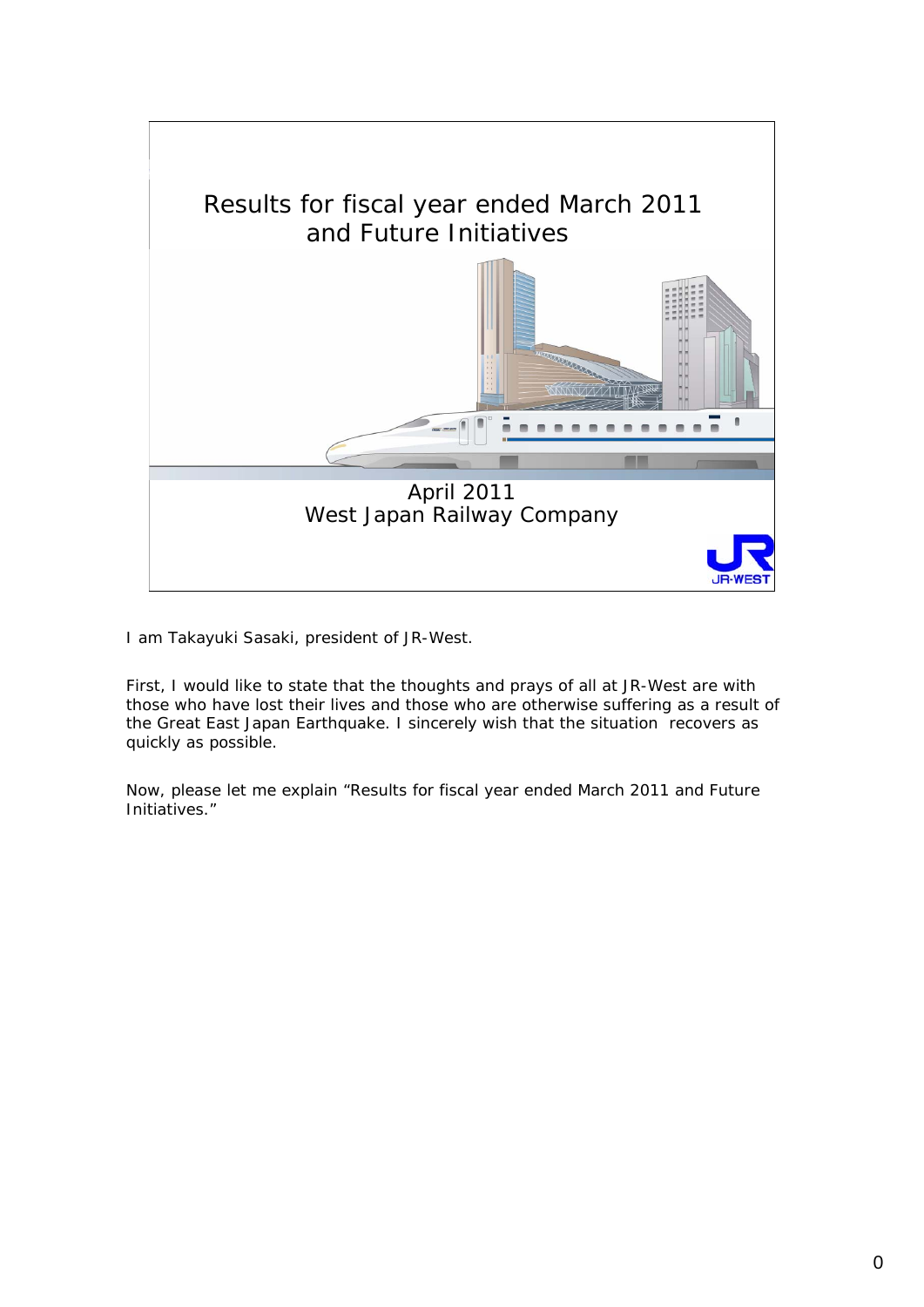

Operating revenues and operating income both increased in fiscal year ended March 2011.

However, operating revenues in this fiscal year are anticipated to decrease, as travel demand drops off even in West Japan due to the Great East Japan Earthquake. Operating income is also anticipated to decrease because of the increase in operating costs centered on depreciation and amortization.

## 1. FY2011/3 Results and Forecasts for FY2012/3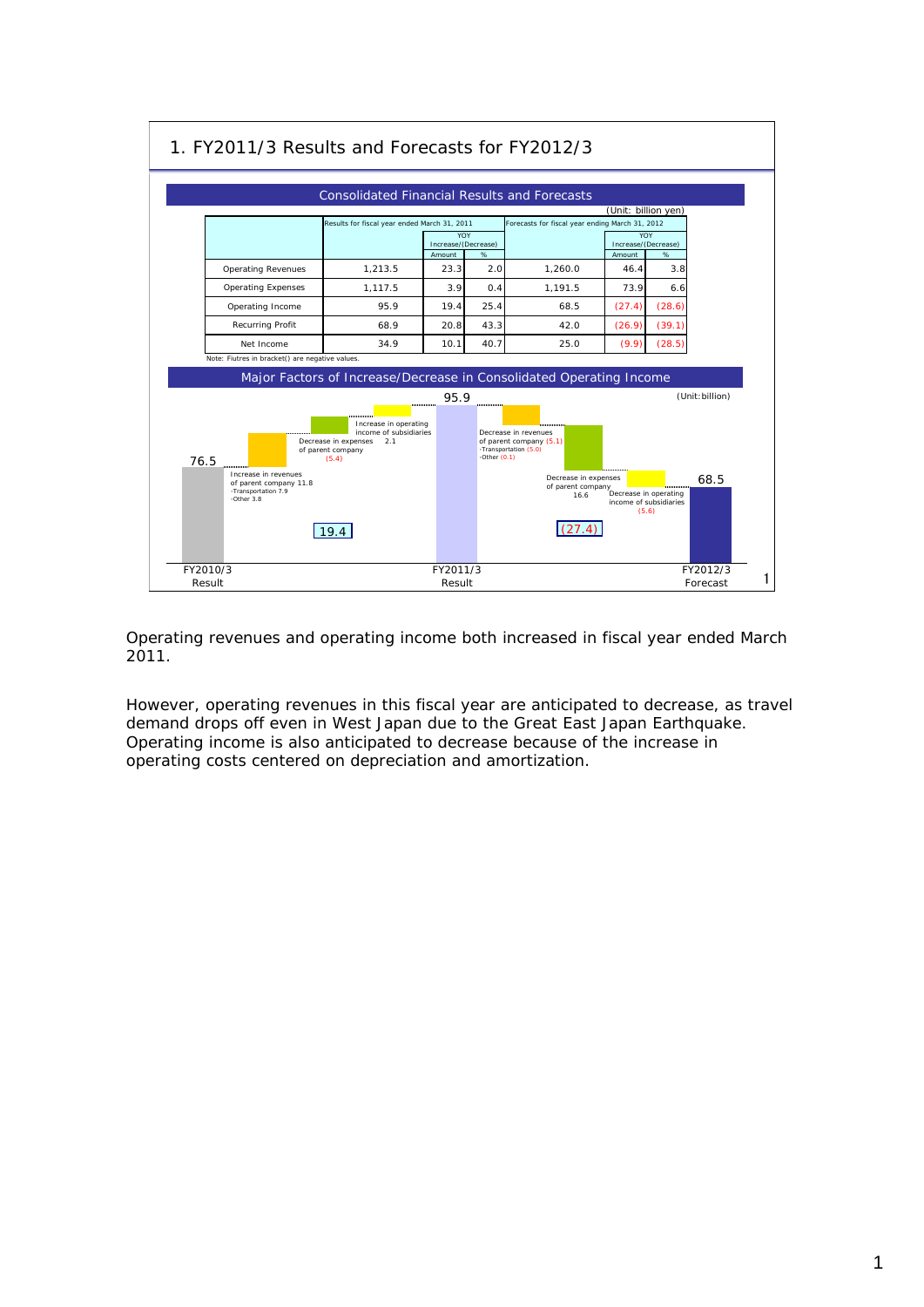

Regarding our basic policy for this fiscal year, we are moving forward steadily with key strategies in the Medium-Term Management Plan, which was revised last Autumn. We have already built a process for business operation based on the Medium-Term Management Plan by establishing cross-sectional teams for each strategy. We are also due to resolve management issues that were made apparent by the earthquake, such as measures to ensure safety in the event of disaster and a system of stable procurement of the parts.

Through the efforts above, we will improve our business performance and achieve sustainable growth, by strengthening management foundation even in a challenging economic situation.

In particular, two major projects, "Direct services between the Sanyo and the Kyushu Shinkansen" and grand opening of "Osaka Station City", start running in earnest in this year. JR-West Group will focus all its efforts into maximizing their potential.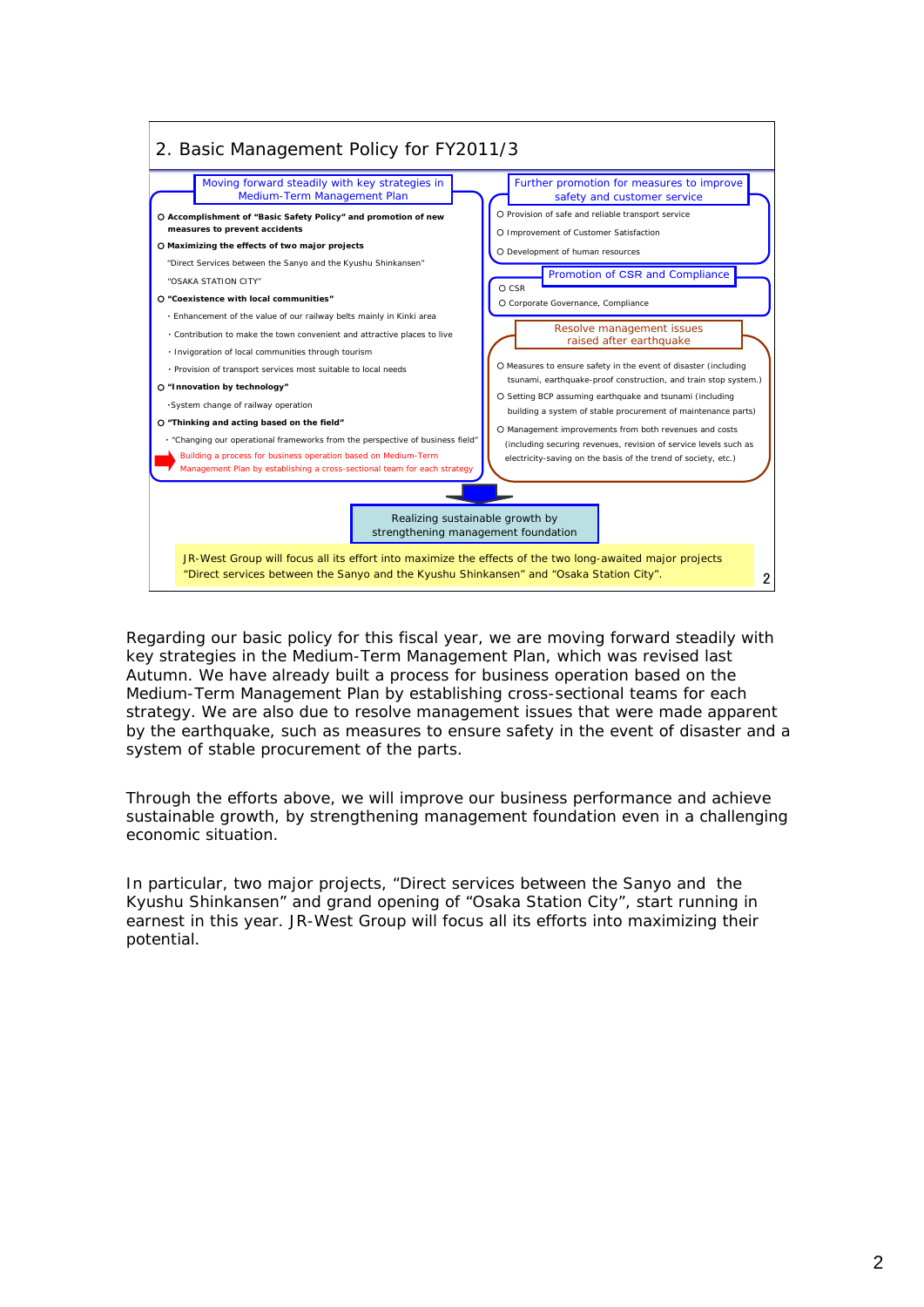|                                           |                |                                   |       | Results for fiscal year ended March 31, 2011                                         |                               |                | (Unit: Billion Yen)<br>Forecasts for fiscal year ending March 31, 2012 |       |  |
|-------------------------------------------|----------------|-----------------------------------|-------|--------------------------------------------------------------------------------------|-------------------------------|----------------|------------------------------------------------------------------------|-------|--|
|                                           | Transportation | <b>YOY</b><br>Increase/(Decrease) |       | Major factors                                                                        |                               | Transportation | <b>YOY</b><br>Increase/(Decrease)                                      |       |  |
|                                           | revenues       | Amount                            | %     |                                                                                      | Amount                        | revenues       | Amount                                                                 | %     |  |
|                                           |                |                                   |       | Fundamentals (103.0%)                                                                | 9.2                           |                |                                                                        |       |  |
|                                           |                | 11.4                              |       | Special factors<br>Effects of timetable revisions                                    | <br>2.4                       |                |                                                                        |       |  |
| Shinkansen                                | 323.9          |                                   | 3.7   | Rebound of new influenza virus                                                       | 2.2                           | 319.4          | (4.4)                                                                  | (1.4) |  |
|                                           |                |                                   |       | Effects of direct service bewteen<br>the.Sanyo.and.the.Kyushu.Shinkansen             | 0.8<br>,,,,,,,,,,,,,,,,,,,,,, |                |                                                                        |       |  |
|                                           |                |                                   |       | The Great East Japan Earthquake                                                      | (2.8)                         |                |                                                                        |       |  |
|                                           |                |                                   |       | etc.                                                                                 |                               |                |                                                                        |       |  |
|                                           |                |                                   |       | Fundamentals (99.4%)                                                                 | (1.7)                         |                | 1.3                                                                    | 0.5   |  |
| Kyoto-Osaka-<br>Kobe Area<br>conventional | 284.4          | (1.7)                             | (0.6) | Special factors<br>Rebound of new influenza virus<br>The Great East Japan Earthquake | 1.3<br><br>(0.7)              | 285.7          |                                                                        |       |  |
| lines                                     |                |                                   |       | Hot summer in August and September<br>etc.                                           | (0.4)                         |                |                                                                        |       |  |
|                                           |                |                                   |       | Fundamentals (99.6%)                                                                 | (0.5)                         |                | (1.8)                                                                  |       |  |
| Other<br>coventional<br>lines             | 119.6          | (1.7)                             | (1.4) | Special factors                                                                      |                               |                |                                                                        | (1.6) |  |
|                                           |                |                                   |       | Rebound of new influenza virus<br>in the previous year                               | 0.3                           | 117.7          |                                                                        |       |  |
|                                           |                |                                   |       | The Great East Japan Earthquake                                                      | (0.6)                         |                |                                                                        |       |  |
|                                           |                |                                   |       | Toll-free expressways<br>etc.                                                        | (0.3)<br>                     |                |                                                                        |       |  |
| Freight                                   | 0.0            | (0.0)                             |       |                                                                                      |                               | 0.0            | (0.0)                                                                  | ٠     |  |
| Total                                     | 728.0          | 7.9                               | 1.1   |                                                                                      |                               | 723.0          | (5.0)                                                                  | (0.7) |  |

## 3. Major Factors of Increase/Decrease in Transportation Revenues

Transportation revenues in the fiscal year ended March 2011 increased by 7.9 billion yen from the previous year to 728.0 billion yen. The revenue trend had been steady centered on Shinkansen revenues until the first half of March 2011. However, the passenger volume declined both in Shinkansen and conventional lines after the earthquake, with a negative impact of 4.2 billion yen.

We anticipate the transportation revenues in this fiscal year will decrease by 5.0 billion yen from the previous fiscal year to 723.0 billion yen. The negative impact of the earthquake is anticipated to gradually lessen, however, it will continue more or less until December 2011 and become roughly 20.0 billion yen. On the other hand, we anticipate a positive impact of 8.5 billion yen by the direct service between the Sanyo and the Kyushu Shinkansen, 5.0 billion yen by the increase in passenger volume due to the grand opening of "OSAKA STATION CITY".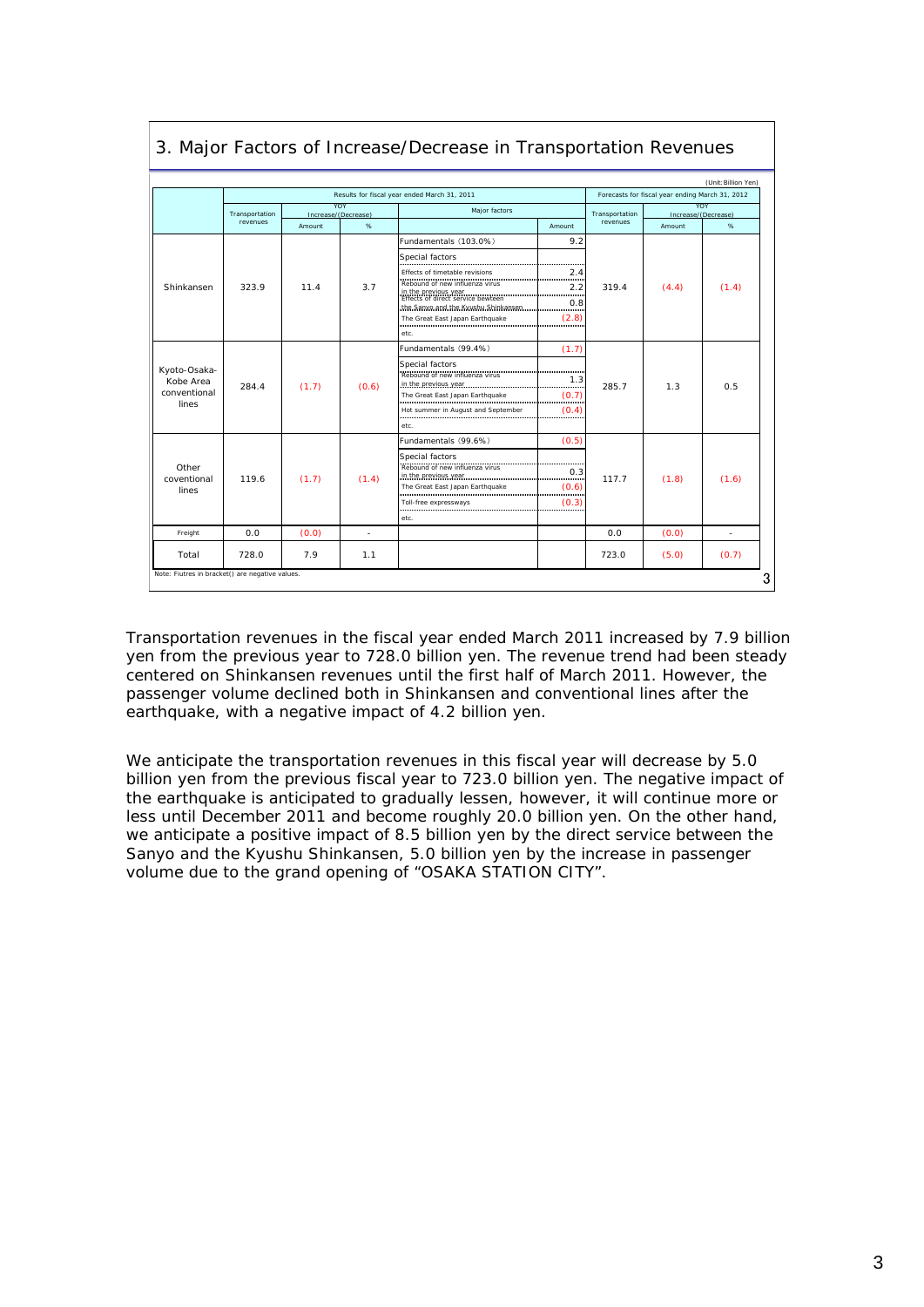

This explains the Sanyo Shinkansen's revenue trend.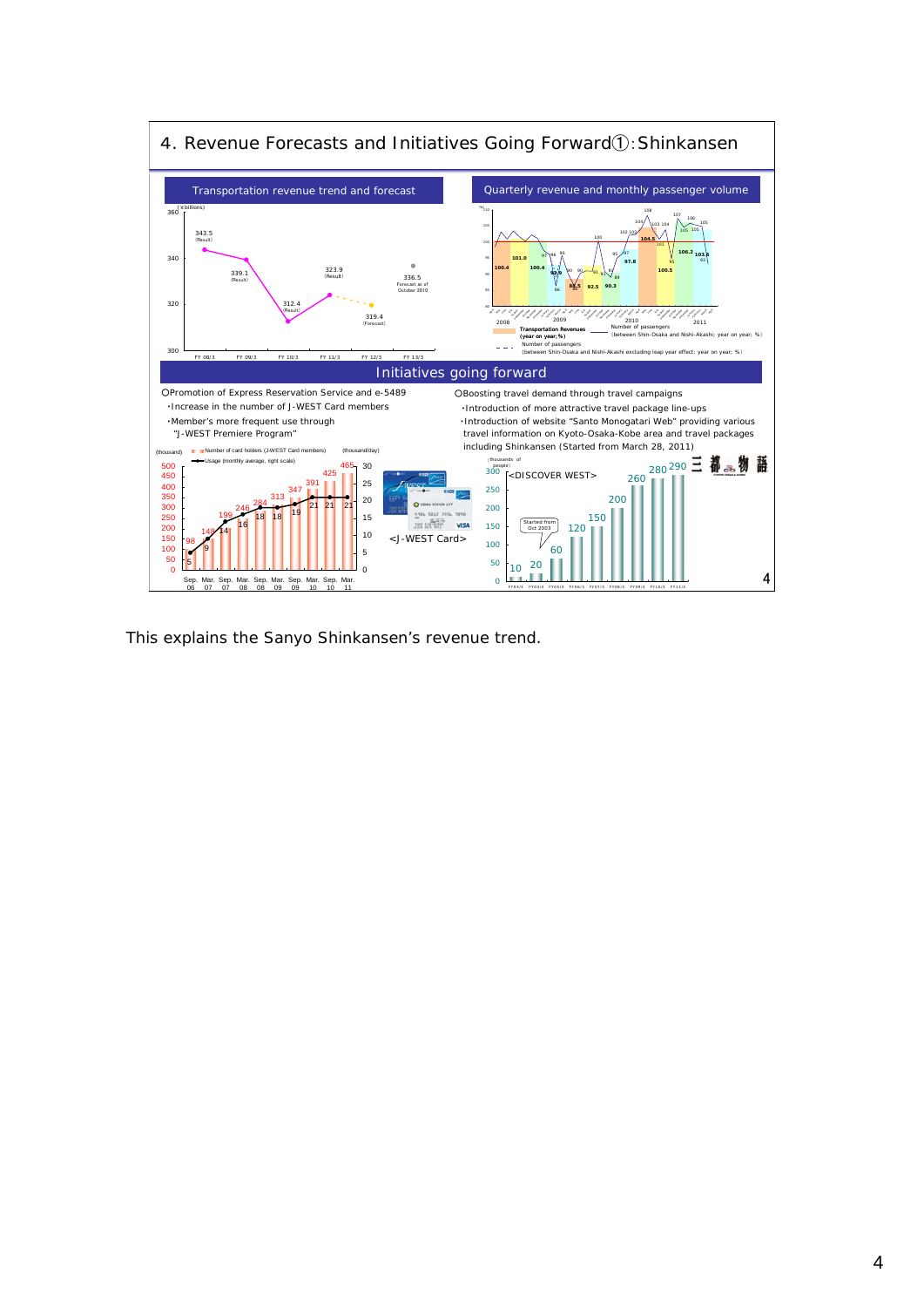

5. Revenue Forecasts and Initiatives Going Forward②:Kyoto-Osaka-Kobe Area

This is the revenue trend of conventional lines in Kyoto-Osaka-Kobe area.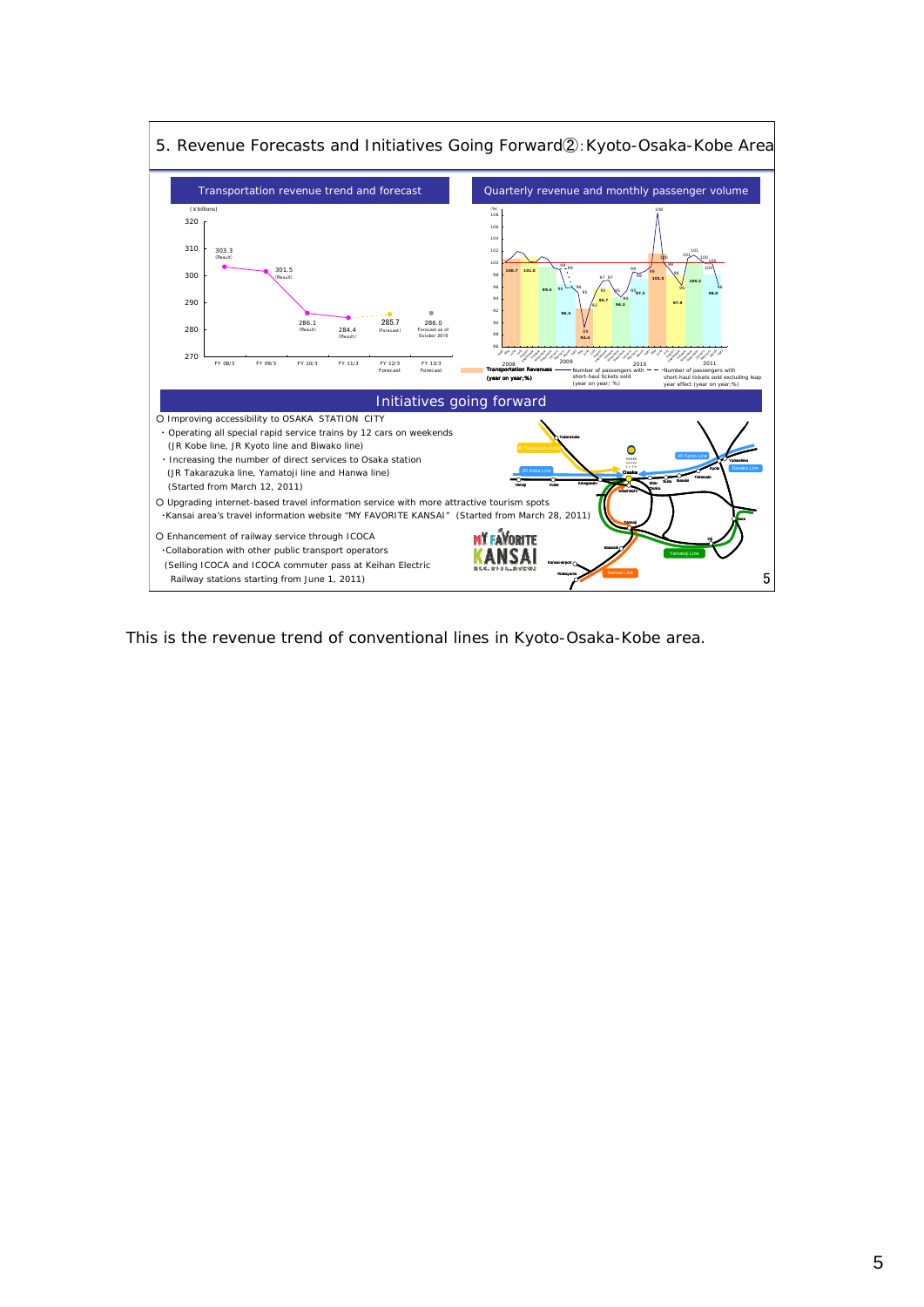

Direct services between the Sanyo and the Kyushu Shinkansen started on March 12, 2011. These services got off to a slow start because the Great East Japan Earthquake occurred the day before operations began, but are used by a steady number of passengers. We will promote the inter-regional tourism between Kyushu area and major cities in west Japan such as Kyoto-Osaka-Kobe area, Okayama, and Hiroshima.

Also, our new seat reservation service, "e5489", for limited expresses on the internet or by mobile phones became available for the direct services "Mizuho" and "Sakura" from this March, as well as the existing services such as "Nozomi" and "Hikari". In addition to having improved the convenience, we have set prices taking the competition with airlines into account. If you take a return trip with an early reservation discount ticket, for example, it costs 17,000 yen for each way between Shin-Osaka and Kagoshima-Chuo, and 14,400 yen for each way between Shin-Osaka and Kumamoto.

We anticipate 8.5 billion yen of positive impact from these direct services for this fiscal year, but focus our efforts into increase the impact by marketing efforts such as the promotion of tourism. We are going to introduce more new rolling stock and increase the frequency of direct services at the same time as the timetable revision next spring. By these efforts, we are aiming to expand the market share from 9% to 50% between Kyoto-Osaka-Kobe area and Kagoshima, from and 30% to 60% between Kyoto-Osaka-Kobe area and Kumamoto.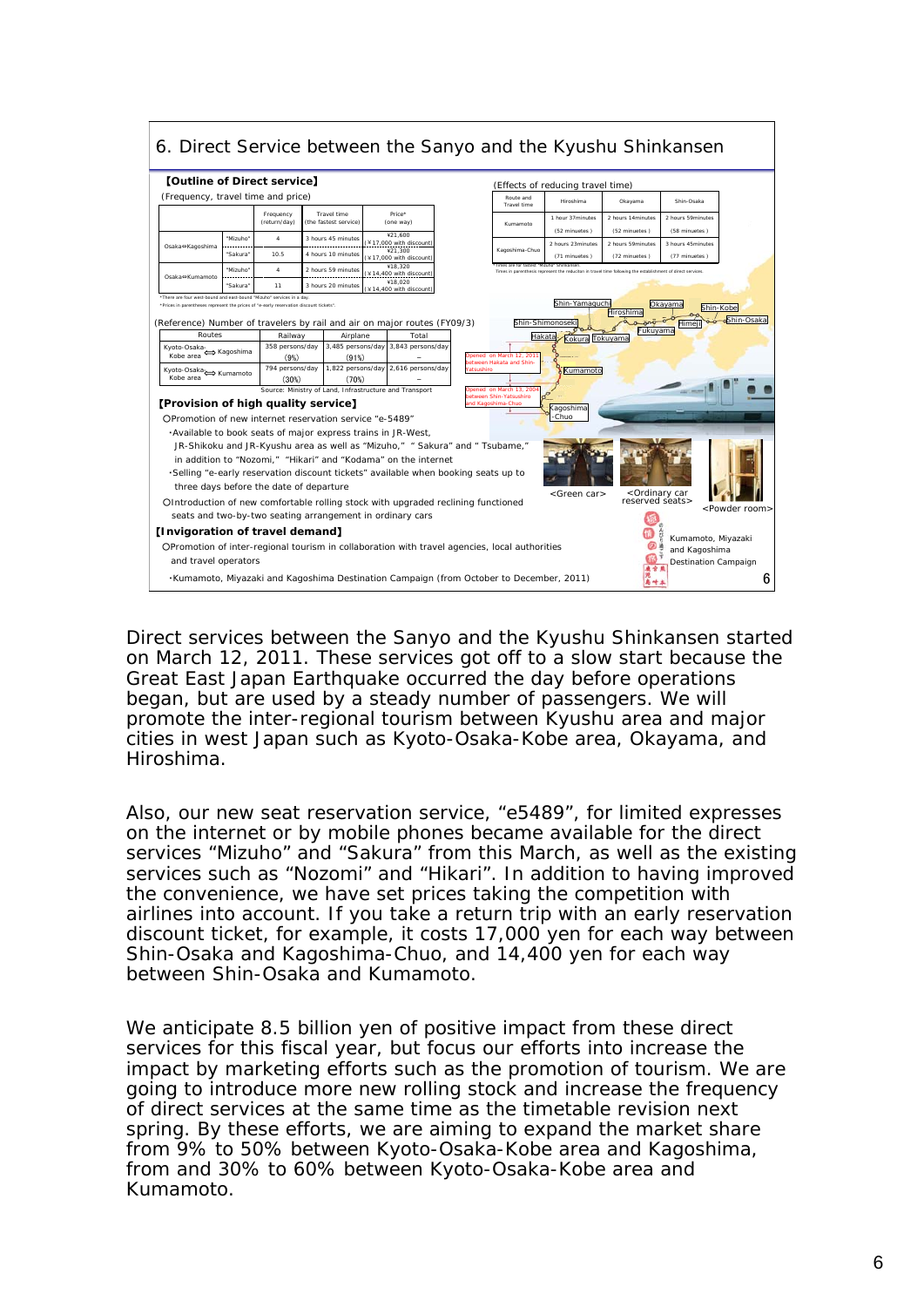|                                                 |                     | Results for fiscal year ended March 31, 2011 | Forecasts for fiscal year ending March 31, 2012                                                                                                                                                        |                    |       |                                                                                                                                                         |  |
|-------------------------------------------------|---------------------|----------------------------------------------|--------------------------------------------------------------------------------------------------------------------------------------------------------------------------------------------------------|--------------------|-------|---------------------------------------------------------------------------------------------------------------------------------------------------------|--|
| Item                                            | <b>YOY</b>          |                                              | Major factors                                                                                                                                                                                          | YOY                |       | Major factors                                                                                                                                           |  |
|                                                 | Increase/(Decrease) | %                                            |                                                                                                                                                                                                        | ncrease/(Decrease) | %     |                                                                                                                                                         |  |
| Personnel costs                                 | (29.9)              | (11.3)                                       | Expiration of amortization of net retirement<br>benefits obligation at transition (30.1)                                                                                                               | 0.6                | 0.3   | Increase in amortization of accumulated<br>unrecognized actuarial differences due to<br>revision of basic rate of retirement benefits<br>obligation 0.8 |  |
| Energy costs                                    | 0.1                 | 0.4                                          | ·Increase in fuel price, etc                                                                                                                                                                           | 3.2                | 9.7   | Increase in fuel price 2.0<br>Increase in train-kilometer 0.9                                                                                           |  |
| Maintenance costs                               | 7.7                 | 6.0                                          | Increase in maintenance work<br>contributed by third parties 2.8<br>Increase in removal costs of buildings<br>such as company housing 1.8<br>Increase in maintenance costs for<br>structures 1.5, etc. | (2.3)              | (1.7) | Decrease in removal costs of buildings such<br>as company housing (1.7)<br>Decrease in costs for timetable revision (0.3)                               |  |
| Miscellaneous costs                             | 6.9                 | 4.4                                          | Increase in payments for other JR<br>companies 2.2<br>·Increase in sales charge 1.2<br>Increase in advertising expenses 1.1<br>Increase in system related costs 0.7<br>etc.                            | (0.3)              | (0.2) |                                                                                                                                                         |  |
| Taxes                                           | 0.4                 | 1.6                                          | Increase in property taxes, etc.                                                                                                                                                                       | 1.6                | 5.6   | Increase in property taxes, etc.                                                                                                                        |  |
| Depreciation and<br>amortization                | 9.1                 | 7.6                                          | Increase in facilities                                                                                                                                                                                 | 13.8               | 10.8  | Increase in facilities                                                                                                                                  |  |
| Total                                           | (5.4)               | (0.7)                                        |                                                                                                                                                                                                        | 16.6               | 2.2   |                                                                                                                                                         |  |
| Note: Fiutres in bracket() are negative values. |                     |                                              |                                                                                                                                                                                                        |                    |       |                                                                                                                                                         |  |
|                                                 |                     |                                              |                                                                                                                                                                                                        |                    |       |                                                                                                                                                         |  |

7. Major Factors of Increase/Decrease in Operating Expenses (Non-consolidated)

Non-consolidated operating expenses in the fiscal year ended March 2011 decreased by 5.4 billion yen to 752.8 billion yen.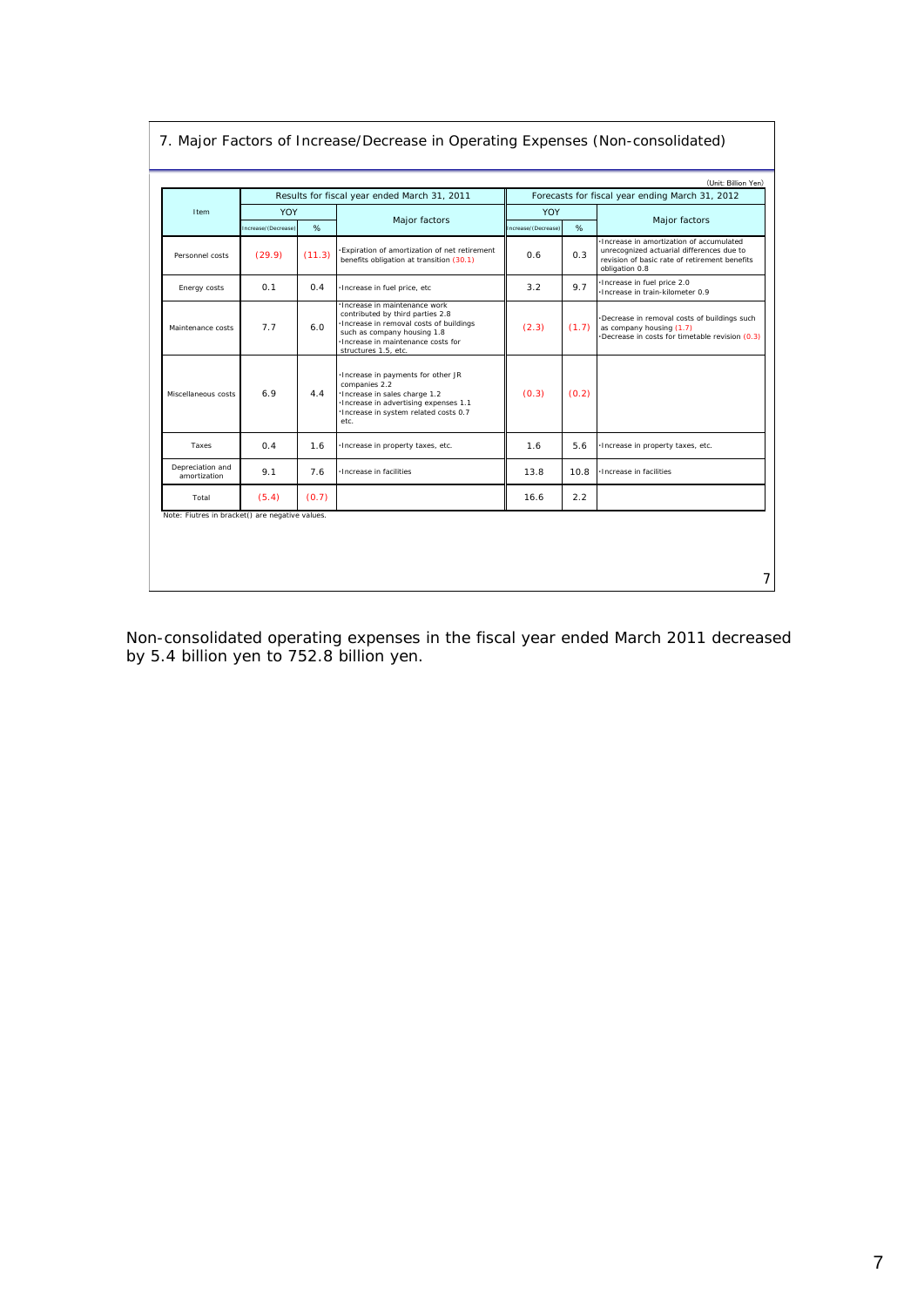

Operating expenses in the fiscal year ending March 2012 are anticipated to increase by 16.6 billion yen to 769.5, as a result of increase in depreciation and amortization due to the high level of capital expenditure in the previous fiscal year, and an increase in energy costs.

In terms of depreciation and amortization, they are expected to decrease next fiscal year, as capital expenditure peaked out from the previous fiscal year and residual value that arose from the change of accounting system in 1997, which has been depreciated by straight-line method over a 5-year period, will no longer be written off from next fiscal year.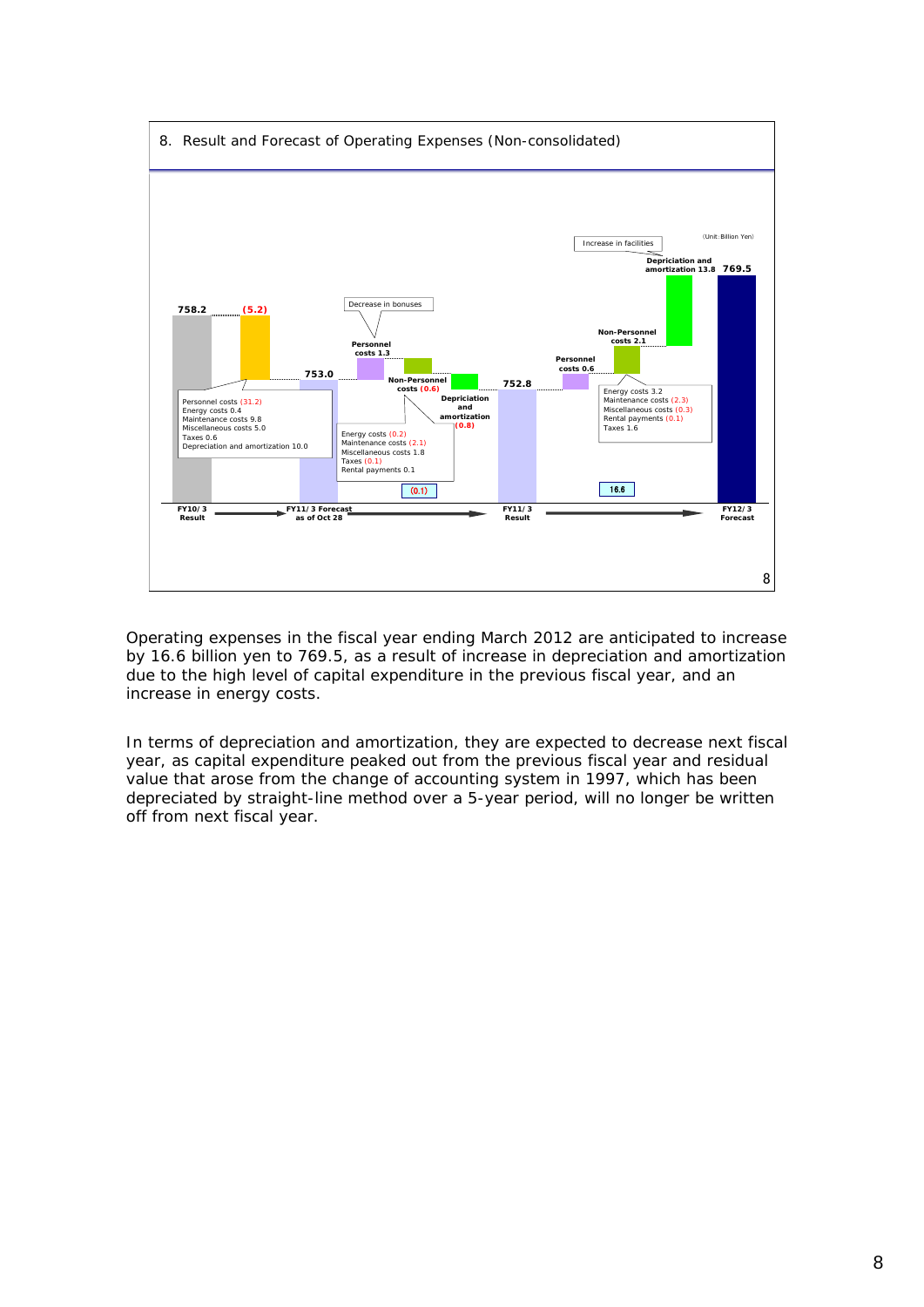

Regarding "OSAKA STATION CITY", the expanded area of the "South Gate Building" opened on March 16, new entrance and walkways in Osaka station opened on April 11, and the "North Gate Building" is opening on May 4.

The competition among businesses around our Osaka station is supposed to become more severe as a lot of businesses are accumulating there. "JR Osaka Mitsukoshi Isetan", however, has a great advantage in being the first department store with "the ability to introduce fashion" based on "Isetan" and "a sense of culture and art" based on "Mitsukoshi". We also provide first-rate services, such as a luggage keeping service, for members.

The shopping center "LUCUA", which consists of 198 specialty stores, is expected to meet a favorable reception in its uniqueness from customers in Osaka. In fact, about a half of the stores are "the first in Japan", "the first in Kansai region" or "the first in Osaka". The office floors are going to open with no vacancy, having an excellent reputation for the direct access to Osaka station.

As well as competing with other businesses, we are going to focus on making the whole area around Osaka station more attractive by cooperating with them. We believe that Osaka station will become a more attractive well-accumulated shopping area for customers where each department store displays its individuality and easyto-walk environment is provided with various plazas and bridges.

For example, "TMO committee" centered on JR-West, Hankyu Railway, Hanshin Electric Railway, and Mitsubishi Estate have published a map around Osaka, organized several events, and are providing information about events on the website in cooperation with each other.

We expect the positive impacts of the grand opening of "OSAKA STATION CITY" will be 5.0 billion yen for our transportation business, 55.0 billion yen for retail, and 9.0 billion yen for real estate business for this fiscal year.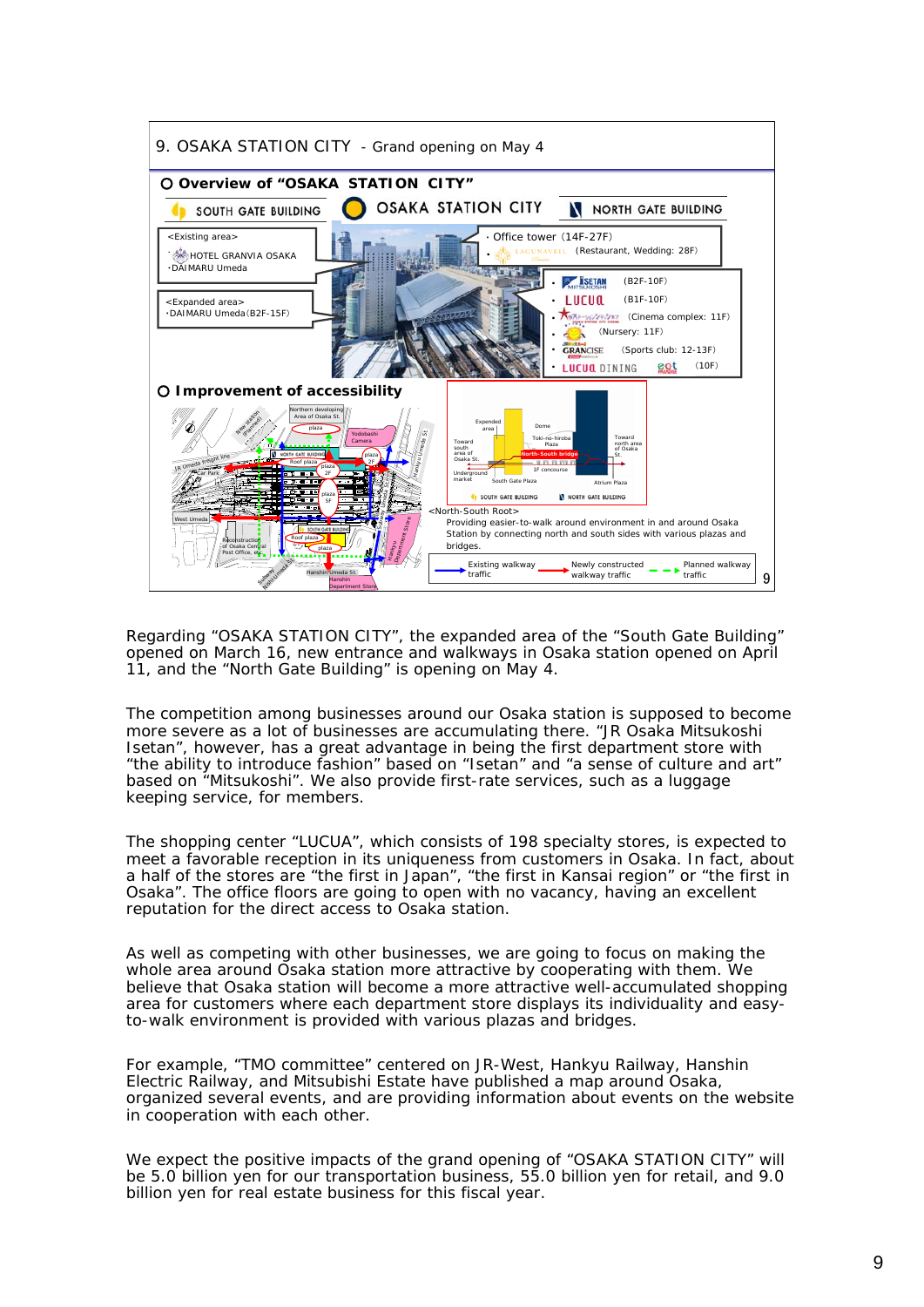|                                                                            | 10. Non-Transportation Business - 1                                                                                                                                                                                                                                                                                |                                                                    |                                                    |                                                                                                                                                                                                                                                                                                                                                                             |  |  |  |  |
|----------------------------------------------------------------------------|--------------------------------------------------------------------------------------------------------------------------------------------------------------------------------------------------------------------------------------------------------------------------------------------------------------------|--------------------------------------------------------------------|----------------------------------------------------|-----------------------------------------------------------------------------------------------------------------------------------------------------------------------------------------------------------------------------------------------------------------------------------------------------------------------------------------------------------------------------|--|--|--|--|
| <b>Retail business</b>                                                     |                                                                                                                                                                                                                                                                                                                    |                                                                    |                                                    |                                                                                                                                                                                                                                                                                                                                                                             |  |  |  |  |
| Operating<br>Revenues*<br>Operating<br>Income                              | FY10/3<br>FY11/3<br>Result<br>Result<br>201.9<br>201.3<br>3.1<br>3.5<br>*Operating revenues are the revenues from third parties ( = customers).                                                                                                                                                                    | FY12/3<br><b>YOY</b><br>Forecast<br>250.3<br>(0.6)<br>(0.5)<br>0.4 | (Unit: Billion Yen)<br><b>YOY</b><br>48.9<br>(4.0) | <b>Department store</b><br>(Opening of JR Osaka Mitsukoshi Isetan)<br>OFeature:<br>First opening store with double name of Mitsukoshi and Isetan<br>Sales areas divided by customers' lifestyle and scene<br>Car park (Only department store in Osaka providing<br>complimentary service for customers)<br>OSales target in the first fiscal year: 55 billion yen           |  |  |  |  |
|                                                                            | [Sales of goods and food services]<br>(Enhancement of the value of our railway belts)<br>OStore renewal with improvement of Sannomiya station<br>[Constructing period : April 2011 – end of FY12/3]<br>OStore renewal with improvement of Shin-Osaka station<br>[Constructing period : March 2010 - end of FY12/3] |                                                                    |                                                    | <marketing area="" of="" via-inn=""><br/>Akihabara<br/>(Opened on<br/>Himeji<br/>March 18, 2011)<br/>Okayama<br/>Kanazawa<br/>(Opening in Spring 2012)<br/>Shimonoseki<br/>Hiroshima</marketing>                                                                                                                                                                            |  |  |  |  |
| O "Via-inn Akihabara"<br>.Number of rooms: 284<br>O "Via-inn Shinsaibashi" | (Newly open of business hotel "Via-inn")<br>Open date: March 18, 2011<br>. Place: about 3 minutes from JR Akihabara<br>station on foot<br>·Area: approx. 4,800m (25 floors)<br>(incl. 259 single rooms)                                                                                                            |                                                                    |                                                    | Tokyo Oimachi<br>Kyoto<br>Opened<br>Shin-Osaka<br>Shinsaibashi<br>(Opening on April 29, 2011)<br>Planning<br>to open<br>(2 buildings)<br>Planning to open new hotels along the Tokaido and the Sanyo<br>Shinkansen, such as Tokyo area and Okayama<br>200<br><sales of="" trend="" via-inn=""><br/><math display="block">140</math><br/>160<br/>119<br/>120<br/>100</sales> |  |  |  |  |
|                                                                            | "Open date: April 29, 2011<br>·Place: about 2 minutes from subway<br>Shinsaibashi station on foot<br>·Area: approx. 4,900m <sup>2</sup> (12 floors)<br>·Number of rooms: 205 (incl. 184 single rooms)                                                                                                              |                                                                    |                                                    | $Index: FY09/3 = 100$<br>80<br>40<br>FY09/3<br>FY12/3<br>FY10/3<br>FY11/3<br>Forecas                                                                                                                                                                                                                                                                                        |  |  |  |  |

In terms of non-transportation business, this explains retail business.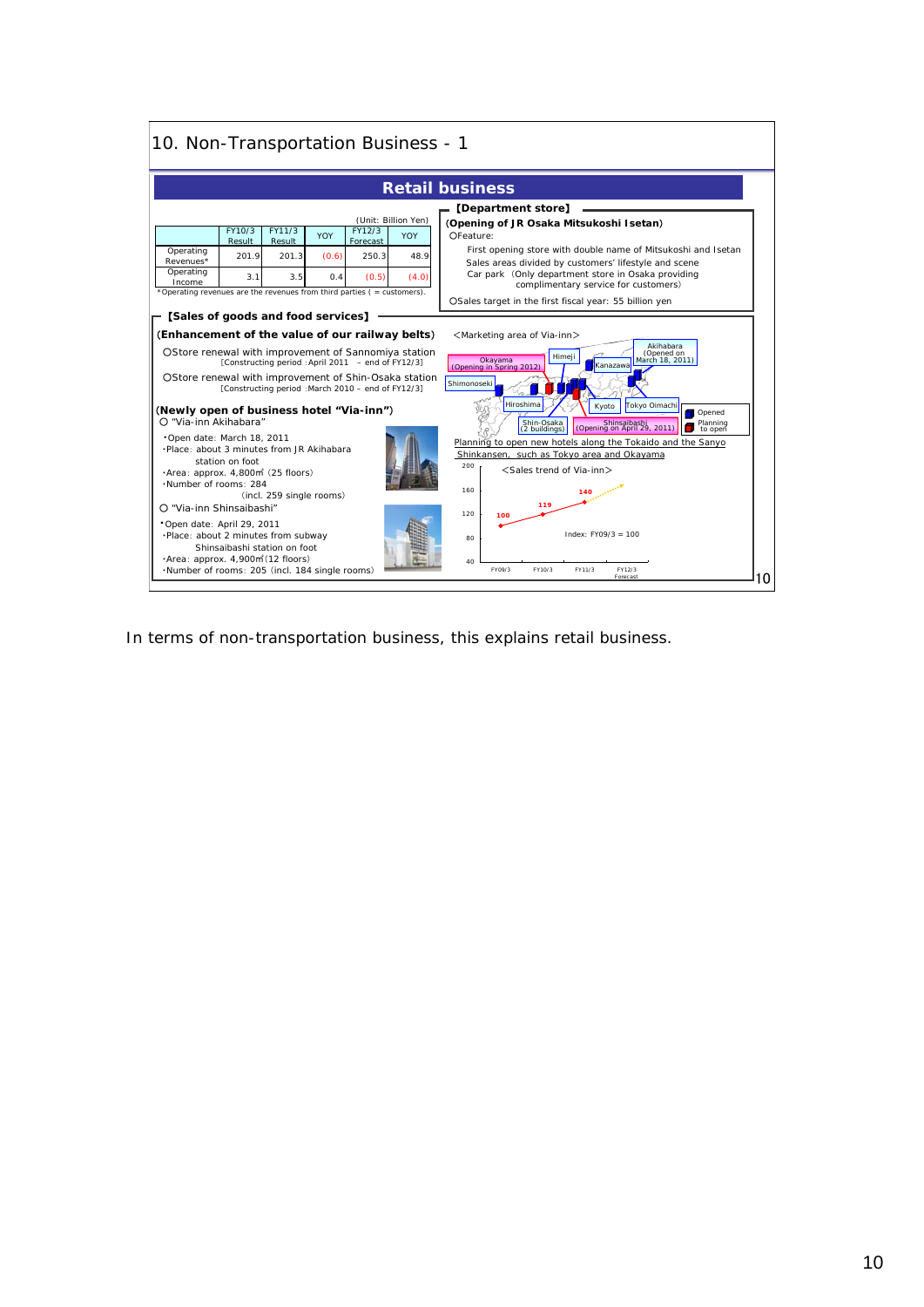

This explains real estate business.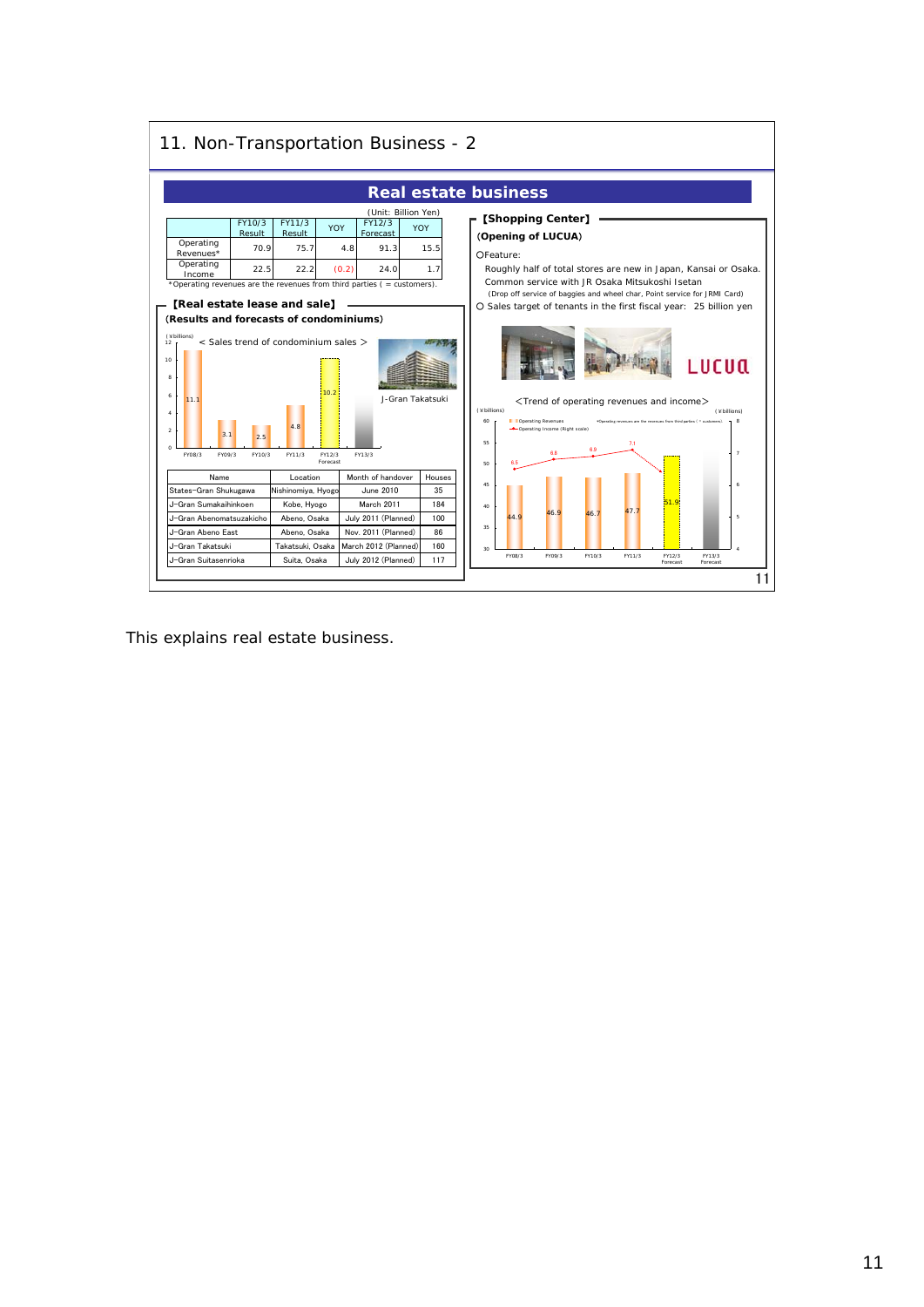| 12. Non-Transportation Business - 3                      |                                  |                                                                                                                    |                                                   |                                                      |                         |                                                                                                                                                                                                                                                                                                |                                                        |    |
|----------------------------------------------------------|----------------------------------|--------------------------------------------------------------------------------------------------------------------|---------------------------------------------------|------------------------------------------------------|-------------------------|------------------------------------------------------------------------------------------------------------------------------------------------------------------------------------------------------------------------------------------------------------------------------------------------|--------------------------------------------------------|----|
|                                                          |                                  |                                                                                                                    |                                                   | <b>Other businesses</b>                              |                         |                                                                                                                                                                                                                                                                                                |                                                        |    |
| Operating<br>Revenues*<br>Operating<br>Income            | FY10/3<br>Result<br>119.6<br>6.7 | FY11/3<br>YOY<br>Result<br>129.9<br>9.6<br>*Operating revenues are the revenues from third parties ( = customers). | FY12/3<br>Forecast<br>10.2<br>117.0<br>2.9<br>5.8 | (Unit: Billion Yen)<br><b>YOY</b><br>(12.9)<br>(3.8) | <b>[Hotel business]</b> | Executive rooms on 27th floor in Hotel Granvia Osaka<br>. Opening in spring 2012 (Refurbish from restraunt floor)<br>.68 rooms (42 twin rooms and 26 double rooms)<br>. One of the highest class rooms, commemorating the opening<br>of OSAKA STATION CITY and Northern Area of Osaka station. |                                                        |    |
| (1.000 <sup>m</sup> )<br>100<br>90<br>80                 |                                  |                                                                                                                    | FY09/3 - FY13/3<br>250,000m of development        | (excluding Osaka Station Development project)        |                         | Results and Plan for Development in and around Stations<br>(Major projects)<br>Fiscal year ended March 2011<br>• Development in Nara station (October 2010)                                                                                                                                    |                                                        |    |
| 70<br>60<br>50<br>98<br>40<br>30<br>20<br>10<br>$\Omega$ | 48                               | 71                                                                                                                 | 24                                                | 21                                                   |                         | · * PLIE Himeji " (March 2011)<br>· "Rinto" in Kanazawa (March 2011)<br>Fiscal year ending March 2012<br>·Via-inn Shinsaibashi (April 29, 2011)<br>·Development of stores in central concourse in<br>Shin-Osaka station<br>•Development of stores in Sannomiya station                         | . Development of the site of former Kyoto Yayoi Kaikan |    |
| FY08/3                                                   | FY09/3                           | FY10/3                                                                                                             | FY11/3                                            | FY12/3<br>Forecast                                   | FY13/3                  | "Rinto"                                                                                                                                                                                                                                                                                        | PLIE Himeii <sup>*</sup>                               | 12 |

This explains other businesses.

 $\overline{1}$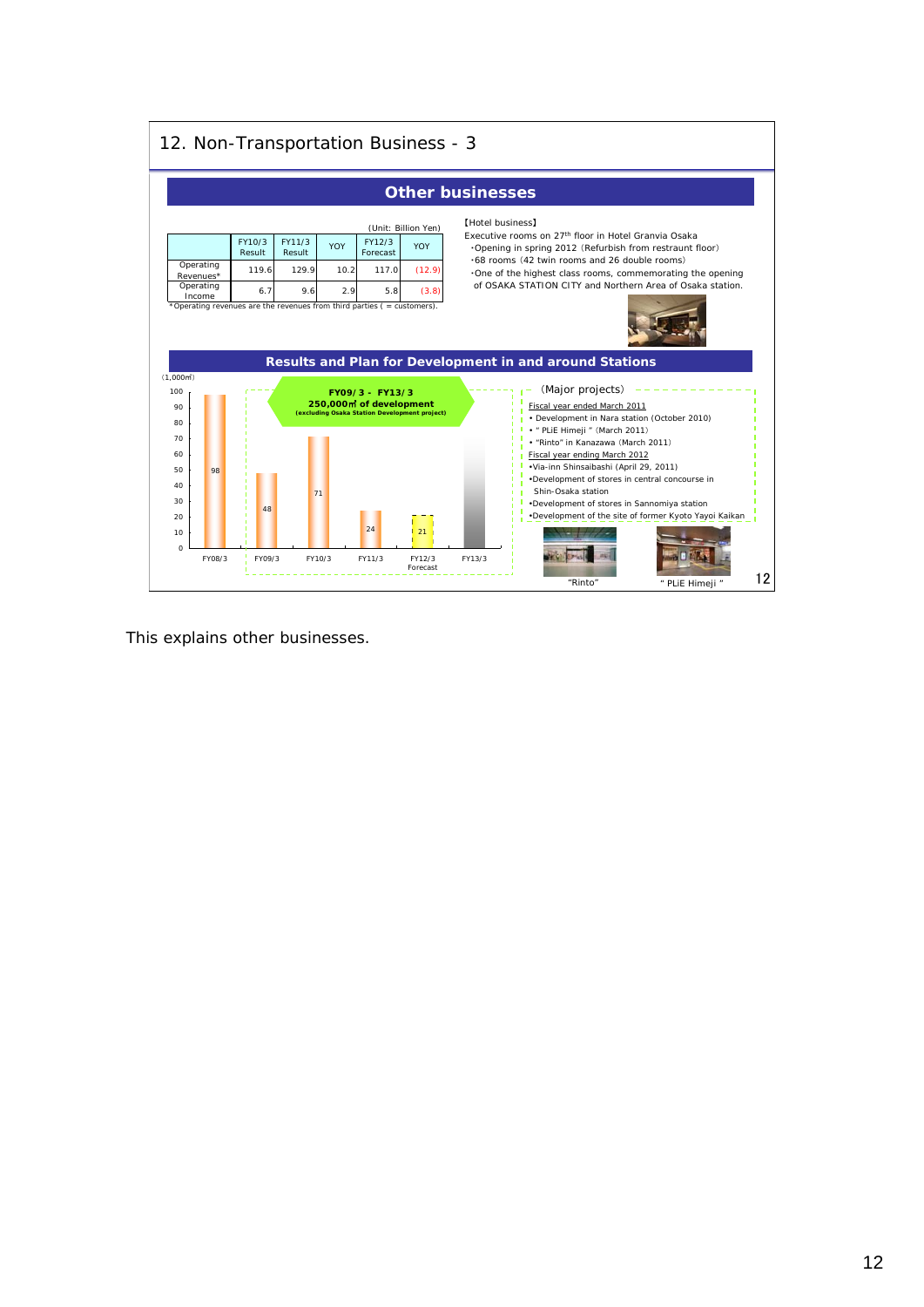

In terms of capital expenditure, the result in the fiscal year ended March 2011 was 260.0 billion yen, including 125.1 billion yen of safety-related investment. This is due to the highest level of investment for two major projects ever and large amounts of safety-related capital expenditure such as introduction of ATS, driving condition recorder, and newly modeled rolling stock. Incidentally, introducing newly modeled rolling stock could also be regarded as expenses for marketing strategy from the view point of making them more attractive, although it is included in safety-related investment.

We are planning 205.0 billion yen of capital expenditure for this fiscal year, taking remaining work for "OSAKA STATION CITY" and introduction of more new rolling stock for direct services between the Sanyo and the Kyushu Shinkansen into account, although the peak of the capital expenditure has passed.

We have not changed the original capital expenditure plan, which determins 980.0 billion yen of investment for 5 years until the fiscal year ending March 2013.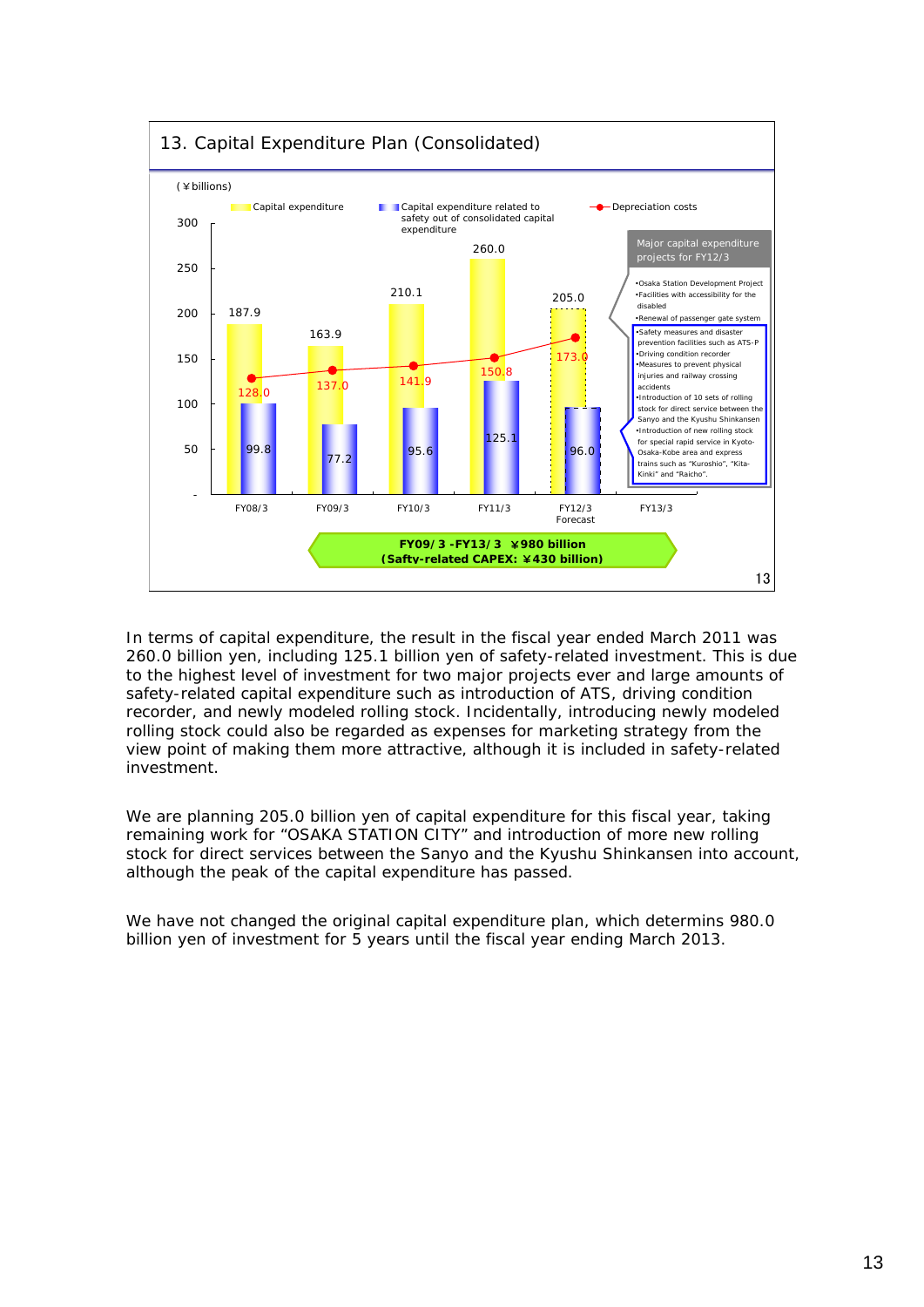

In the fiscal year ended March 2011, free cash flow was negative and long-term debt and payables increased by 63.6 billion yen to 1,102.6 billion yen, because of high level of capital expenditure. The long-term debt and payables at the end of this fiscal year is estimated to be 1,097.0 billion yen.

In terms of return to shareholders, we have not changed the policy to aim for consolidated DOE of 3% in the fiscal year ending March 2013, on condition that our projects yield results. However, we would like to remain the dividend plan for this fiscal year as 8,000 yen per share, taking the current challenging management situation into account.

We do not think that we need to revise the management vision and strategies stated in "Revision of JR-West Group's Medium-Term Management Plan 2008- 2012" announced in October 2010. We are also confident that 95.5 billion yen of consolidated operating income in the fiscal year ending March 2013 is achievable.

We currently operate all train services as scheduled with a wide variety of cooperation, even though we had been temporarily forced to halt operations of certain trains due to some difficulties in procuring parts as a result of the Great East Japan Earthquake. We believe that in order to overcome the nationwide crisis caused by this disaster, it is important for us to first focus our efforts on invigorating the west Japan area, which in turn will help revitalize the domestic economy. We anticipate that this will lend strength to their recovery efforts following the earthquake. For this reason, we will redouble our efforts to contribute to the invigoration of the west Japan area through our business activities centered on railways.

Thank you for your attention.